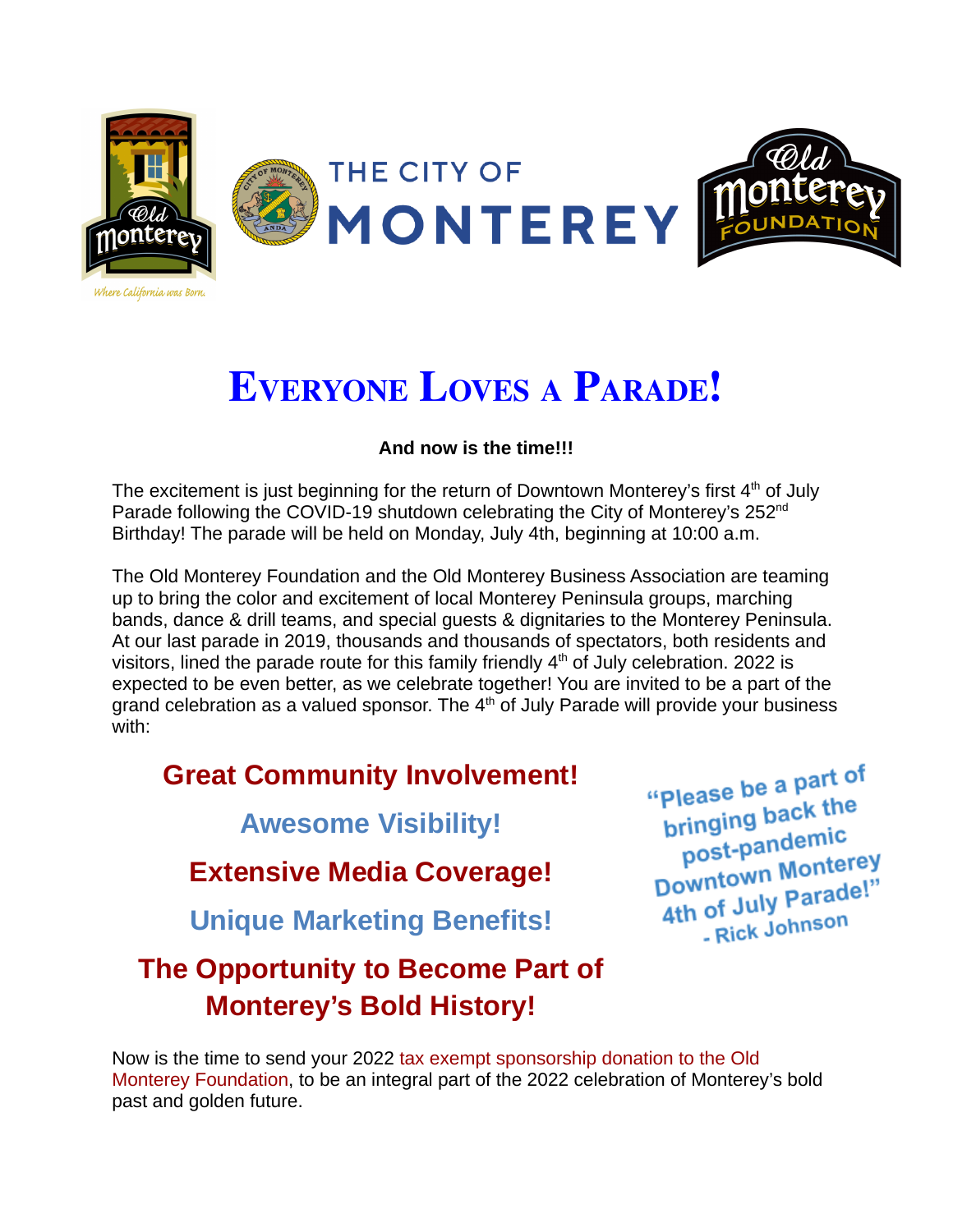# **4TH OF JULY PARADE SPONSOR BENEFITS**

In 2019 (pre-pandemic) Yelp named Monterey as the TOP national destination for 4th of July holiday travelers!!

### **VISIBILITY!**

- Huge Parade attendance
- Website exposure with a link to your site
- Local, Regional and National coverage

#### **GREAT BENEFITS!**

Thousands of consumer impressions via:

- Event signage
- Business name or logo in ads and materials
- Showcase your favorite charitable organization
- Sponsorship is tax deductible!
- **EXPOSURE, EXPOSURE, EXPOSURE!**

#### **COMMUNITY INVOLVEMENT!**

- Regional community outreach for your company
- Employee team building opportunities
- The heartfelt gratitude of our neighbors, visitors and customers for sponsoring this grand community celebration of our City, our Peninsula, and our common history
- Reminder to the entire area that Monterey is where the Peninsula has celebrated the important events in our lives for over 252 years!
- Be integral to our community moving forward from the Pandemic!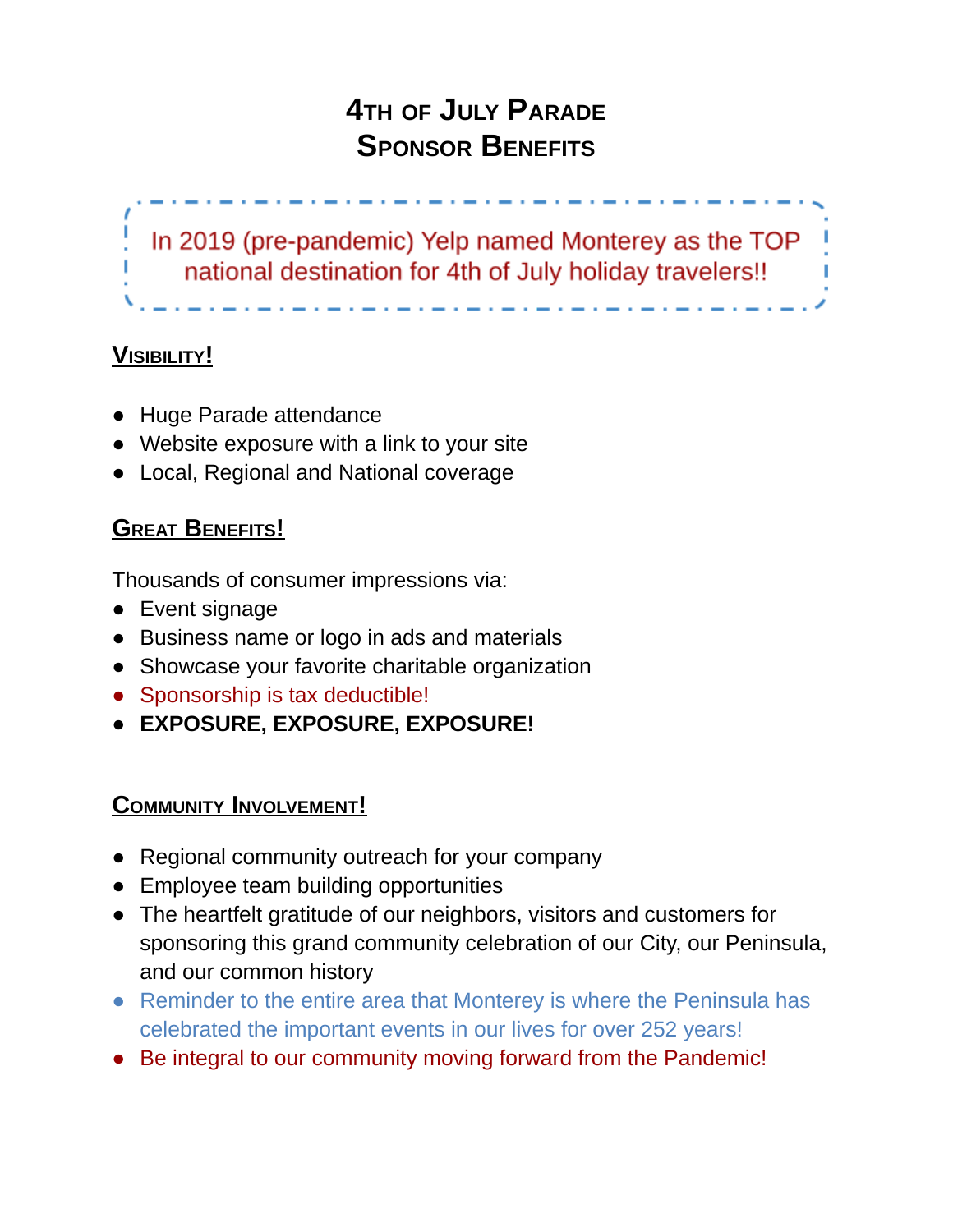# MONTEREY 4TH OF JULY PARADE SPONSORSHIP LEVELS

#### **Star-Spangled Banner**

\$15,000 – Presenting Sponsor (limited to industry exclusivity)

- 1. Recognized as a presenting sponsor of the parade (*4th of July Parade – presented by "YOUR Name"*)
- 2. Complementary company name and logo listed as presenting sponsor on the parade lead and closing banner (2.5' x 8')
- 3. Company name and logo listed as presenting sponsor on all parade advertisements
- 4. Company recognition as presenting sponsor on all media press releases
- 5. Company name and logo listed on sponsorship board placed at City of Monterey Community Lawn Party
- 6. Name recognition announced during the parade
- 7. Complimentary Commercial Business unit space in front positions during the parade
- 8. 2.5' x 8' sponsorship and recognition banner with logo preceding a specialty or musical unit
- 9. Overwhelming community appreciation

#### **Founding Fathers**

#### \$7,000

- 1. Company name and logo on all parade advertisements listing sponsors in predominate location
- 2. Company name and logo listed on sponsorship board placed at City of Monterey Community Lawn Party
- 3. Company recognition announced during the parade
- 4. Complimentary Commercial Business unit space during the parade
- 5. 2.5' x 8' sponsorship and recognition banner with logo preceding a specialty or musical unit

#### **Betsy Ross "American Flag"**

#### \$1,000

- 1. Company name on all parade advertisements listing parade sponsors
- 2. Company name listed on sponsorship board placed at City of Monterey Community Lawn Party
- 3. 2.5' x 8' sponsorship and recognition banner preceding a specialty or musical unit

#### **Red, White, and Blue**

#### \$500

- 1. Company name on all parade advertisements listing parade sponsors
- 2. Company name listed on sponsorship board placed at City of Monterey Community Lawn Party
- 3. Name included on community sponsorship banner preceding a specialty or musical unit

#### **Independence Day Contributor**

#### \$250

- 1. Company name on all parade advertisements listing parade sponsors
- 2. Company name listed on sponsorship board placed at City of Monterey Community Lawn Party